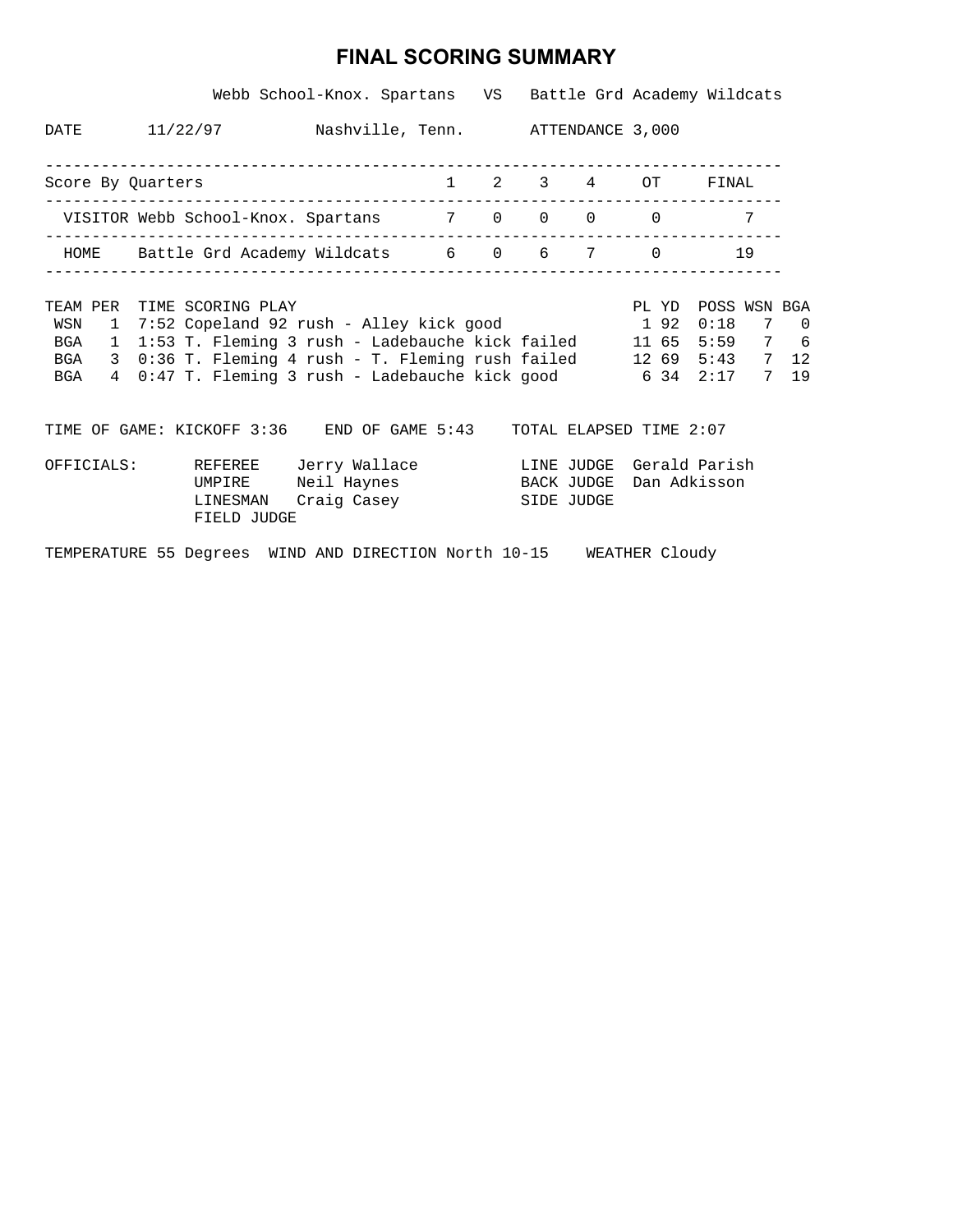## **FINAL TEAM STATISTICS**

|                                    | Spartans       | Wildcats       |
|------------------------------------|----------------|----------------|
|                                    | 9              | 14             |
|                                    |                |                |
|                                    | 7              | 12             |
|                                    | $\mathbf{1}$   | $\mathbf 0$    |
|                                    | $\mathbf{1}$   | $\overline{a}$ |
|                                    |                |                |
|                                    | 39             | 50             |
| Yards Gained Rushing               | 212            | 263            |
| Tackles-Yards Lost Rushing         | 4/9            | 2/5            |
|                                    | 203            | 258            |
|                                    | 32             | $\Omega$       |
|                                    |                |                |
| Passes Attempted                   | 9              | 1              |
| Passes Completed                   | $\overline{2}$ | $\mathbf 0$    |
| Had Intercepted                    | $\mathfrak{D}$ | $\Omega$       |
|                                    |                |                |
| Total Offensive Plays              | 48             | 51             |
|                                    | 235            | 258            |
|                                    |                |                |
| Avg Gain Per Play                  | 4.9            | 5.1            |
|                                    |                |                |
|                                    | 3              | 12             |
|                                    | $2 - 0$        | $0 - 0$        |
| Penalties: Number-Yards            | $7 - 49$       | $5 - 50$       |
| Interceptions: Number-Yards        | $0 - 0$        | $2 - 12$       |
| Number of Punts-Yards              | $4 - 142$      | $5 - 172$      |
|                                    |                |                |
| Average per Punt                   | 35.5           | 34.4           |
|                                    |                |                |
| Punt Returns: Number-Yards         | $1 - 3$        | $0 - 0$        |
| Interception Returns: Number-Yards | $0 - 0$        | $2 - 12$       |
| Fumble Returns: Number-Yards       | $2 - 0$        | $0 - 0$        |
| Kickoff Returns: Number-Yards      | $4 - 90$       | $2 - 15$       |
| Third Down Conversions             | $3/12 - 25$ %  | $6/11 - 55$    |
| Fourth Down Conversions            | $2/3 - 67$     | $0/0 - 0$ %    |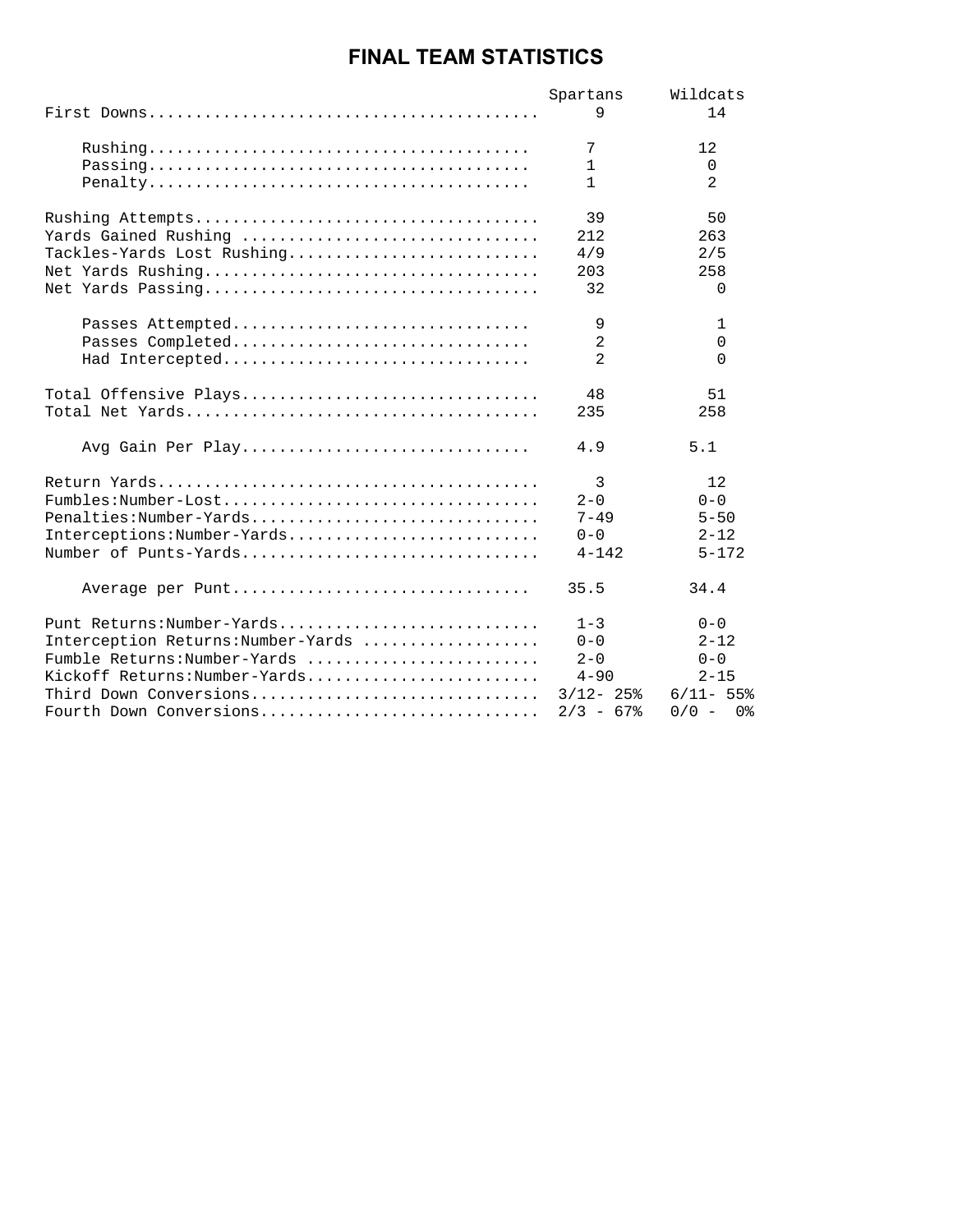### **FINAL DEFENSIVE STATISTICS**

#### VISITORS: Spartans Mome: Wildcats PLAYER TK AS TL YD SK YD IN PD FF BLK PLAYER TK AS TL YD SK YD IN PD FF BLK ------------ -- -- -- -- --- -- -- -- -- --- ------------ -- -- -- -- --- -- -- -- -- --- Ayres 8 1 0 0 0.0 0 0 0 0 0 Moran 12 0 0 0 0.0 0 0 1 0 0<br>Sprouse 6 2 0 0 0.0 0 0 0 0 0 0 T. Fleming 5 3 0 0 0.0 0 0 1 0 0 Sprouse 6 2 0 0 0.0 0 0 0 0 0 T. Fleming 5 3 0 0 0.0 0 0 1 0 0 Corby 5 1 0 0 0.0 0 0 0 0 0 A. Fleming 5 2 0 0 0.0 0 0 0 0 0 B. White 5 1 0 0 0.0 0 0 0 0 0 T. Hepper 6 1 1 1 0.0 0 2 2 0 0 Sanders 5 0 0 0 0.0 0 0 0 0 0 Phillips 5 1 2 6 0.0 0 0 0 0 0 W. Taylor 4 0 1 4 0.0 0 0 0 0 0 Bickley 1 3 0 0 0.0 0 0 0 0 0 B. Webb 4 0 0 0 0.0 0 0 0 0 0 Moore 2 1 0 0 0.0 0 0 0 0 0 G. Brownlee 3 1 0 0 0.0 0 0 0 0 0 Thomas 1 2 0 0 0.0 0 0 0 0 0 Smith 3 1 1 1 0.0 0 0 0 0 0 Parsons 1 1 0 0 0.0 0 0 0 0 0 Braden 1 1 0 0 0.0 0 0 0 0 0 B. Davis 2 0 0 0 0.0 0 0 0 0 0 Copeland 2 0 0 0 0.0 0 0 0 0 0 Schroeder 1 0 1 2 0.0 0 0 0 0 0 Burger 1 0 0 0 0.0 0 0 0 0 0 Murphy 1 0 0 0 0.0 0 0 0 0 0 Dawson 0 1 0 0 0.0 0 0 0 0 0 Fesmire 1 0 0 0 0.0 0 0 0 0 0<br>Pilkinto 0 0 0 0 0 0 0 0 1 0 0 Pilkinto 0 0 0 0 0.0 0 0 1 0 0 TOTALS 47 8 2 5 0.0 0 0 0 0 0 TOTALS 43 15 4 9 0.0 0 2 5 0 0 PLAYER IR IRA KR KRA PLAYER IR IRA KR KRA ------------ -- --- -- --- ------------ -- --- -- --- TOTALS 0 0 0 0 TOTALS 0 0 0 0 KEY:<br>TK <-- TACKLES IR <-- EXTRA PT INT. RETURNS AS <-- ASSISTED TACKLES THE RETURN ATTEMPTS IRA <-- EXTRA PT INT. RETURN ATTEMPTS TL <-- TACKLES FOR LOSS  $\begin{array}{ccc} \texttt{KR} & \texttt{M} & \texttt{K} & \texttt{M} & \texttt{K} \\ \texttt{K} & \texttt{K} & \texttt{K} & \texttt{S} & \texttt{K} & \texttt{K} \end{array}$ YD <-- TACKLES FOR LOSS - YARDS KRA <-- EXTRA PT KICK RETURN ATTEMPTS SK <-- SACKS YD <-- SACK YARDS IN <-- INTERCEPTIONS PD <-- PASSES DEFENSED FF <-- FUMBLES FORCED

BLK <-- KICKS BLOCKED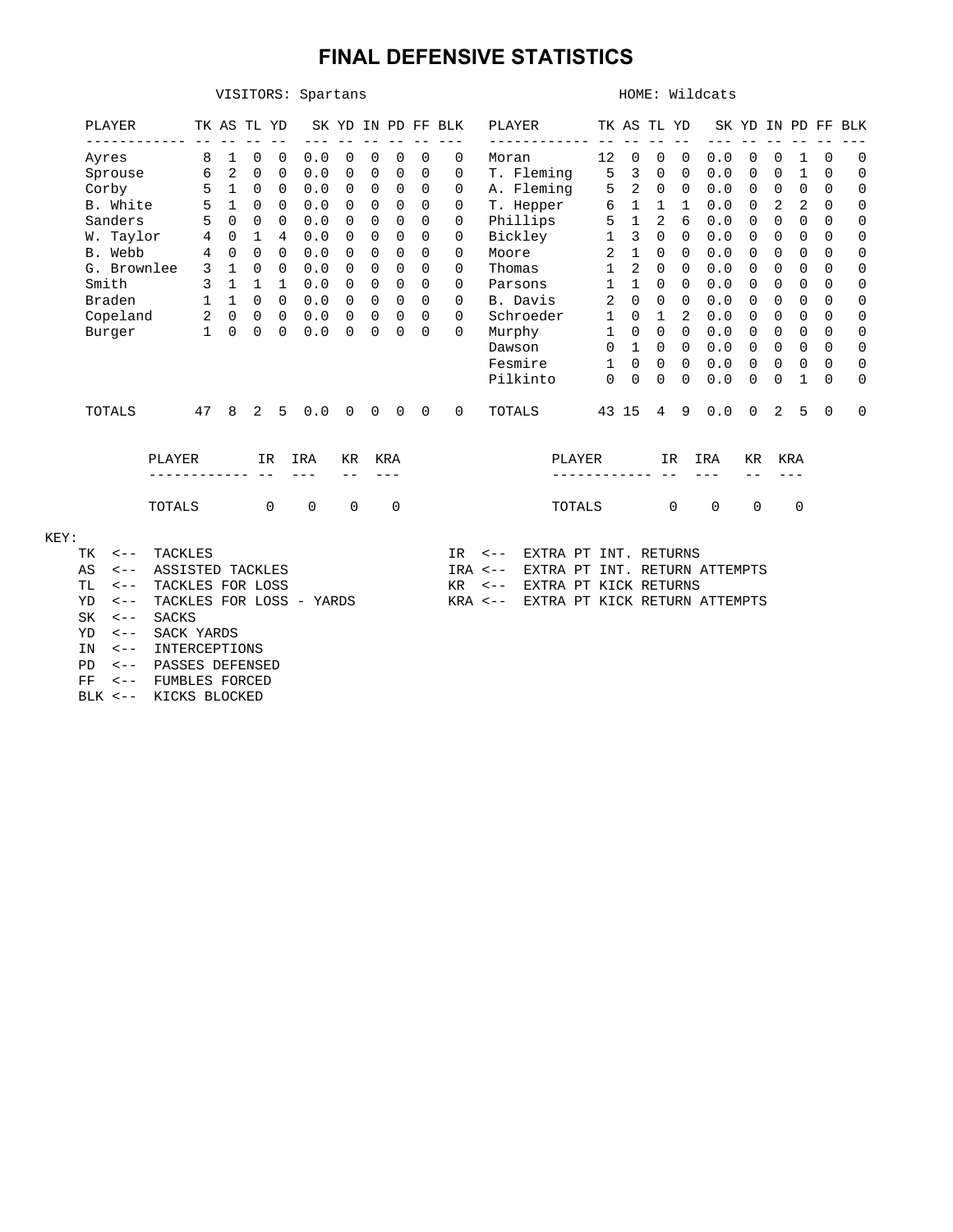## **FINAL INDIVIDUAL STATISTICS**

| VISITORS: Spartans                           |                 |                                   |                                 |                                                                      |                                             |                                             |                    |        | HOME: Wildcats                                                                                                                                                                                                    |
|----------------------------------------------|-----------------|-----------------------------------|---------------------------------|----------------------------------------------------------------------|---------------------------------------------|---------------------------------------------|--------------------|--------|-------------------------------------------------------------------------------------------------------------------------------------------------------------------------------------------------------------------|
| RUSHING<br>------------ -- ----              |                 |                                   |                                 | NO GAIN LOS NET TD LG                                                | $- - -$                                     |                                             |                    |        | AVG RUSHING<br>NO GAIN LOS NET TD<br>AVG<br>LG<br>--- ---- ------------ --<br>$- - - - -$<br>$- - - -$<br>$- - -$<br>$- -$<br>$- - -$                                                                             |
| Copeland<br>Corby<br>Smith                   | 18<br>13<br>- 6 | 157<br>41<br>11                   |                                 | 1 156<br>33<br>8<br>11<br>$\overline{0}$                             | $\mathbf{1}$<br>$\mathbf 0$<br>$\mathsf{O}$ | 92<br>11<br>$\overline{4}$                  |                    |        | 8.7 T. Fleming 36<br>192<br>5 187<br>3<br>19<br>5.2<br>2.5 Lankford 9<br>46<br>46<br>5.1<br>$\mathbf{0}$<br>0<br>11<br>25<br>25<br>5.0<br>1.8 J. Davis<br>5<br>$\overline{0}$<br>13<br>0                          |
| H. Brownlee 2<br>TOTALS                      | 39              | $\overline{\phantom{a}}$<br>212   |                                 | $0 \qquad 3$<br>9 203                                                | $\mathsf{O}$<br>$\mathbf{1}$                | $\overline{\phantom{a}}$<br>92              |                    | 1.5    | 5.2 TOTALS<br>50<br>263<br>5 258<br>3<br>19<br>5.2                                                                                                                                                                |
| PASSING                                      |                 |                                   |                                 | NO CP I YDS TD LG SK/YDS                                             |                                             |                                             |                    |        | NO CP I YDS TD LG SK/YDS<br>PASSING                                                                                                                                                                               |
| H. Brownlee 8 2 2<br>Corby<br>TOTALS         |                 | 1 0 0<br>$9$ 2 2                  | 32<br>$\overline{0}$<br>32      | $\overline{0}$                                                       | 024<br>$\overline{0}$<br>0.24               | 0<br>0<br>$\Omega$                          | 0<br>0<br>$\Omega$ |        | $0\quad 0$<br>0<br>$\mathbf 0$<br>0<br>J. Davis<br>$\Omega$<br>$\Omega$<br>1<br>$\mathbf 0$<br>$\mathbf 0$<br>$\mathbf{1}$<br>$0\quad 0$<br>$\Omega$<br>$\Omega$<br>0<br>TOTALS                                   |
| RECEIVING<br>________________                | NO.             | YDS<br>$- - -$                    |                                 | TD<br>$\frac{1}{2}$                                                  | LG<br>$\frac{1}{2}$                         |                                             |                    |        | RECEIVING<br>NO<br>YDS<br>LG<br>TD<br>$---$<br>$- -$<br>$- -$                                                                                                                                                     |
| G. Brownlee<br>Copeland 1 8<br><b>TOTALS</b> |                 | $\mathbf{1}$<br>2                 | 24<br>32                        | 0<br>0<br>0                                                          | 24<br>- 8<br>24                             |                                             |                    |        | 0<br>$\mathbf 0$<br>$\mathbf 0$<br>TOTALS<br>0                                                                                                                                                                    |
| PUNTING<br>------------ --                   | NO.             | YDS<br>$  -$                      |                                 | AVG<br>$- - - - -$                                                   |                                             | LG TB 120                                   |                    |        | PUNTING<br>NO.<br>YDS.<br>AVG<br>LG TB 120<br>---------------<br>$---$<br>$- - - - -$<br>$- - - - -$                                                                                                              |
| Copeland 4<br>$\overline{4}$<br>TOTALS       |                 | 142<br>142                        |                                 | 35.5<br>35.5                                                         |                                             | 44 1<br>44 1                                |                    | 0<br>0 | Ladebauche 5<br>34.4<br>172<br>40<br>0<br>1<br>5<br>172<br>40<br>1<br>TOTALS<br>34.4<br>0                                                                                                                         |
| FIELD GOALS                                  |                 |                                   |                                 |                                                                      |                                             |                                             |                    |        | FIELD GOALS                                                                                                                                                                                                       |
| INTERCEPTS                                   | NO.             | YDS<br>$\qquad \qquad - -$        |                                 | TD<br>$ -$                                                           | LG<br>$- \, -$                              |                                             |                    |        | INTERCEPTS<br>NO.<br>YDS<br>TD<br>LG<br>$- -$<br>------------ --<br>$---$                                                                                                                                         |
| TOTALS                                       |                 | 0                                 | $\mathbf 0$                     | 0                                                                    | 0                                           |                                             |                    |        | T. Hepper 2<br>12<br>12<br>$\overline{0}$<br>2<br>12<br>12<br>TOTALS<br>$\Omega$                                                                                                                                  |
| PUNT RETURNS                                 |                 | NO                                | ${\rm FC}$                      | YDS                                                                  | TD                                          | LG                                          |                    |        | PUNT RETURNS<br>NO<br>${\rm FC}$<br>YDS<br>TD<br>LG                                                                                                                                                               |
| Corby<br>TOTALS                              |                 | $\mathbf{1}$<br>$\mathbf{1}$      | 1<br>$\mathbf{1}$               | 3<br>$\mathfrak{Z}$                                                  | 0<br>$\mathbf 0$                            | 3<br>$\mathbf{3}$                           |                    |        | $\mathbf 0$<br>$\mathbf 0$<br>0<br>0<br>$\mathbf 0$<br>TOTALS                                                                                                                                                     |
| KICK RETURNS                                 |                 | NO                                | YDS                             | TD                                                                   | LG                                          |                                             |                    |        | KICK RETURNS<br>YDS<br>LG<br>NO<br>TD                                                                                                                                                                             |
| ------------- --<br>Corby<br>Harb<br>TOTALS  |                 | $\mathbf{3}$<br>$\mathbf{1}$<br>4 | $\frac{1}{2}$<br>73<br>17<br>90 | $\equiv$ $\equiv$<br>$\overline{0}$<br>$\overline{0}$<br>$\mathbf 0$ | $ -$<br>29<br>$17$<br>29                    |                                             |                    |        | $---$<br>$ -$<br>$ -$<br>-------------- -- -<br>15<br>15<br>B. Davis<br>$\mathbf{1}$<br>$\overline{0}$<br>$1 \qquad 0$<br>T. Hepper<br>$\overline{\phantom{0}}$<br>0<br>TOTALS<br>$\overline{2}$<br>15<br>15<br>0 |
| FUMBLES<br>$- - - - -$                       |                 |                                   |                                 |                                                                      |                                             |                                             |                    |        | NO OWN YD TD LG OPP YD TD LG FUMBLES     NO OWN YD TD LG OPP YD TD LG<br>------ --                                                                                                                                |
| Corby                                        |                 |                                   | $- -$                           | 1 1 0 0 0                                                            |                                             | $- -$<br>$0\qquad 0\qquad 0\qquad 0$        | $\qquad \qquad -$  |        |                                                                                                                                                                                                                   |
| H. Brownle 1 1 0 0 0<br>TOTALS               | $\overline{2}$  |                                   |                                 | 2 0 0 0                                                              |                                             | $\begin{matrix} 0 & 0 & 0 & 0 \end{matrix}$ |                    |        | 0 0 0 0 TOTALS<br>$0\quad 0\quad 0$                                                                                                                                                                               |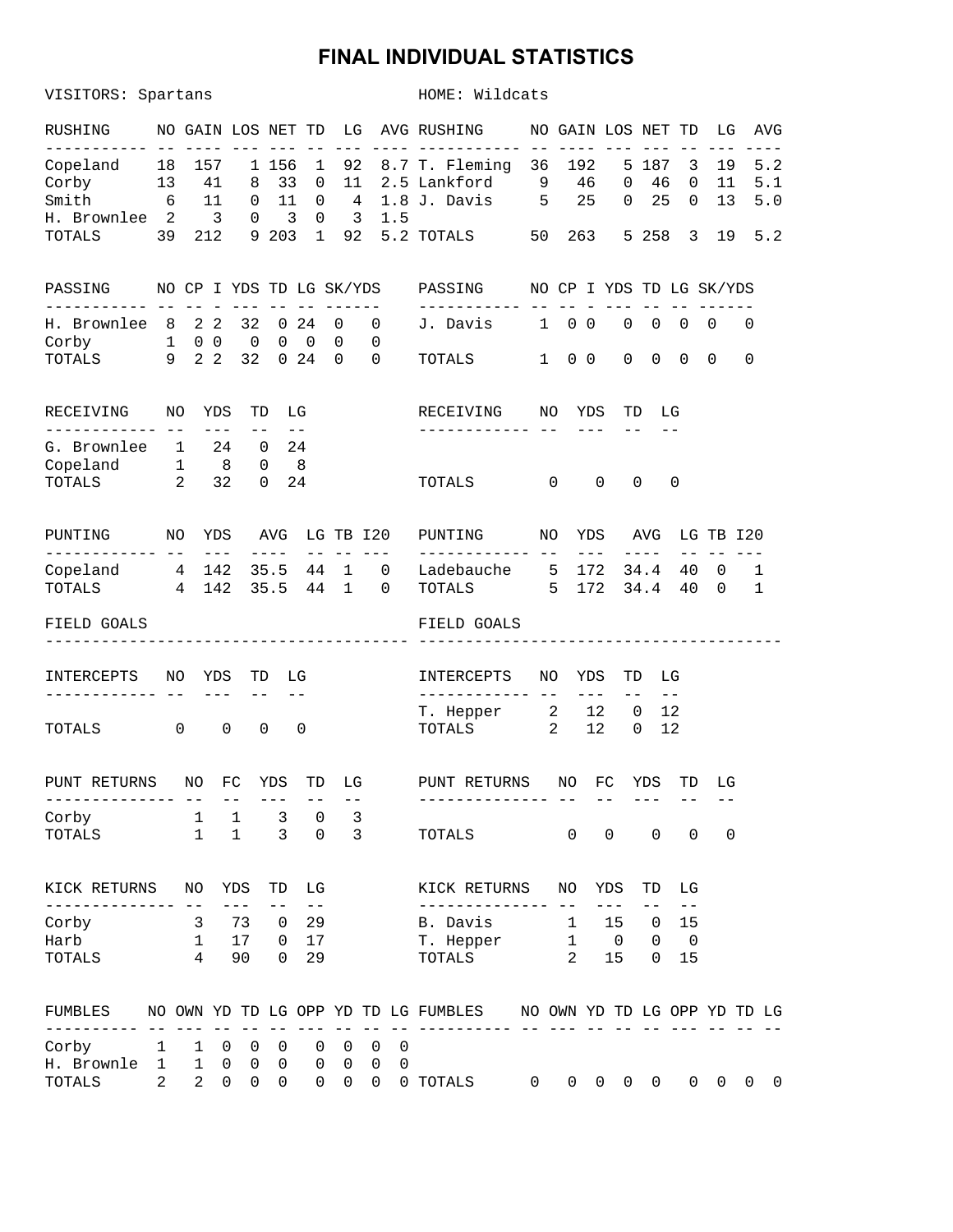# **Play by Play**

#### **1ST QUARTER**

Battle Grd Academy wins the coin toss and elect to receive. Webb School-Knox. elect to defend the NORTH goal.

Copeland kicks off for 56 to the BGA9 T. Hepper returns 0. **Battle Grd Academy Ball 12:00**

1-10-BGA9 T. Fleming up the middle for 3 to the BGA12 (W. Taylor). 2- 7-BGAl2 T. Fleming right for 2 to the BGAl4 (Corby). 3- 5-BGAl4 T. Fleming pitch left for 9 to the BGA23 (Sprouse). l-l0-BGA23 Lankford up the middle for 11 to the BGA34 (Corby). l-l0-BGA34 T. Fleming right for 16 to the BGA5O (Corby). l-l0-BGA5O T. Fleming left for 3 to the W5N47 (B. Webb). 2- 7-WSN47 J. Davis passes to A. Fleming, INCOMPLETE. 3- 7-W5N47 Lankford up the middle for 0 to the WSN47 (B. Webb). 4- 7-WSN47 Ladebauche punts for 40, downed at the WSN7

#### **Webb School-Knox. Ball (8:10)**

l-l0-WSN8 Copeland wide right for 92 for a TOUCHDOWN. Webb School-Knox. scoring drive was 92 yards in 1 play and took 0:18 Alley's extra point kick attempt SUCCESSFUL.

TEAM PER TIME SCORING PLAY PL YD POSS WSN WSN 1 7:52 Copeland 92 rush - Alley kick good

Copeland kicks off for 45 to the BGA2O. B. Davis returns 15 (Burger).

#### **Battle Grd Academy Ball (7:52)**

| $1 - 10 - BGA35$ | T. Fleming pitch right for 9 to the BGA44 (Braden).             |
|------------------|-----------------------------------------------------------------|
| $2 - 1 - BGA44$  | J. Davis left for 1 to the BGA45 (Ayres).                       |
| $1-10-BGA45$     | T. Fleming pitch left for 5 to the BGA50 (B. White).            |
| $2 - 5 - BGA5O$  | T. Fleming up the middle for 3 to the W5N47 (B. White).         |
| $3 - 2 - W5N47$  | Webb School (WSN) PENALIZED for ENCROACHMENT for 5 yards.       |
| $1 - 10 - W5N42$ | J. Davis left for 5 to the W5N37 (W. Taylor).                   |
| $2 - 5 - W5N37$  | T. Fleming pitch right for 13 to the W5N24 (G. Brownlee).       |
| $1 - 10 - W5N24$ | Lankford up the middle for 4 to the WSN2O (Ayres).              |
| $2 - 6 - WSN2O$  | Lankford up the middle for 2 to the WSNlB (G. Brownlee, Ayres). |
| $3 - 4 - W5N18$  | T. Fleming right for 12 to the WSN6 (Sanders).                  |
| 1- 6-WSN6        | T. Fleming left for 3 to the WSN3 (Ayres, Sprouse).             |
| $2 - 3 - WSN3$   | T. Fleming pitch right for 3 for a TOUCHDOWN.                   |

Battle Grd Academy scoring drive was 65 yards in 11 pays and took 5:59 Ladebauche's extra point kick attempt UNSUCCESSFUL.

BGA 1 1:53 T. Fleming 3 rush - Ladebauche kick failed Ladebauche kicks off for 64 to the WSNl Corby returns 21 (Thomas, Bickley).

#### **Webb School-Knox. Ball (1:53)**

l-l0-W5N22 Corby wide left for I to the W5N23 (Parsons, T. Fleming). 2- 9-W5N23 Webb School (WSN) PENALIZED for ILLEGAL PROCEDURE for 5 yards. 2-14-WSNl8 Copeland wide left for 8, is pushed out of bounds at the W5N26 (A. Fleming,Bickley). 3- 6-W5N26 Copeland left for 5 to the WSN3l (Moran).

Spartans timeout #1 at 0:05. 4- l-WSN3l Smith left for 1 to the W5N32 (A. Fleming) . END QUARTER: Spartans 7 Wildcats 6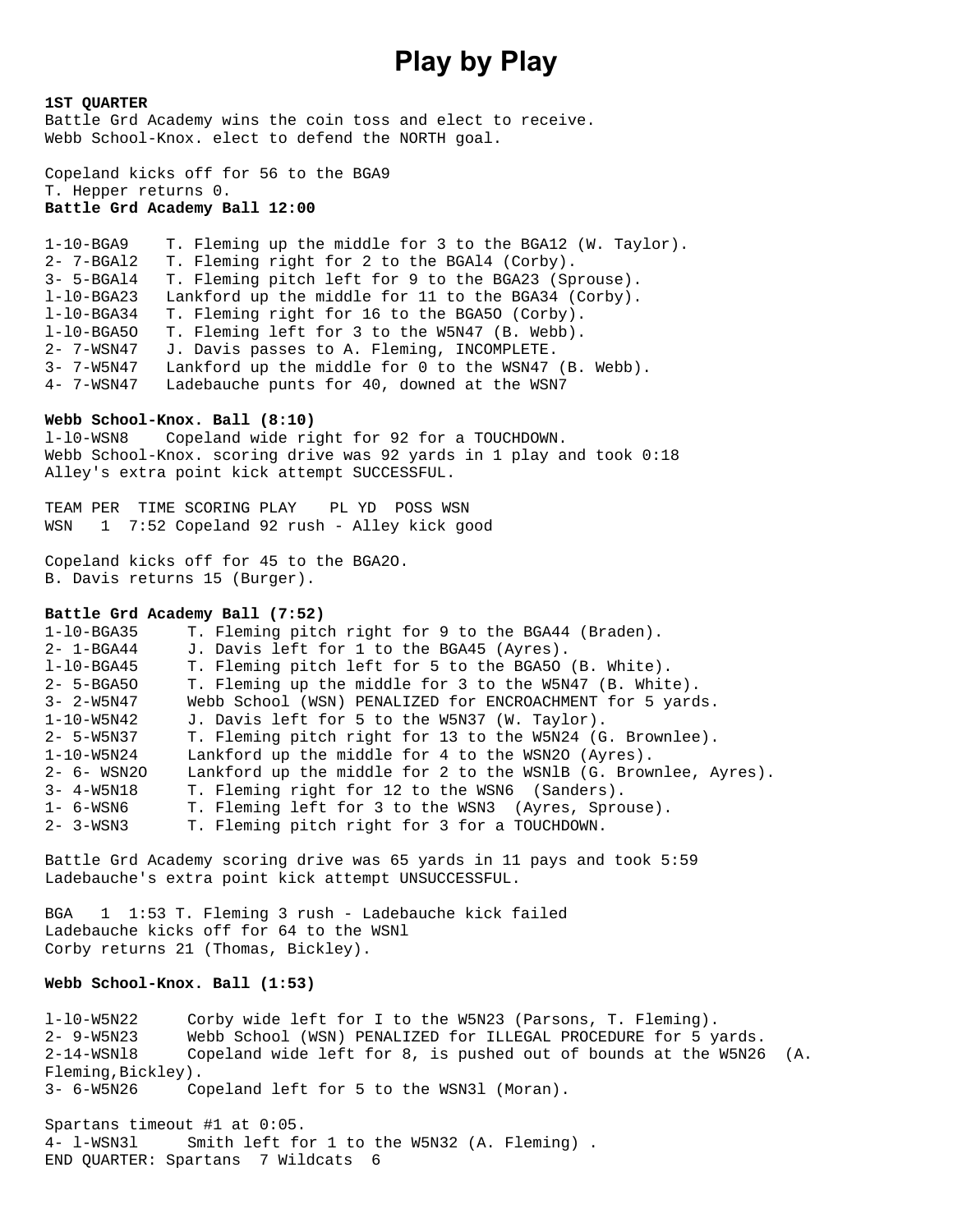#### **2ND QUARTER Webb School-Knox. Ball (12:00)**

| $1 - 10 - WSN32$ | Copeland up the middle for 0 to the WSN32 (Phillips, Parsons).     |
|------------------|--------------------------------------------------------------------|
| $2 - 10 - W5N32$ | Corby wide left for 4 to the WSN36 (T. Hepper).                    |
| BGA (EGA)        | PENALIZED for PERSONAL FOUL for 15 yards.                          |
| $1-10-BGA49$     | Copeland right for 0 to the BGA49 (Phillips).                      |
| $2-10-BGA49$     | Corby wide left for -5, fumbles, recovers at the W5N46 (Phillips). |
| $3 - 15 - W5N46$ | Corby pitch right for 4 to the BGA50 (A. Fleming, T. Fleming).     |
| $4-11-BG A50$    | Copeland punts for 28, downed at the BGA22.                        |

#### **Battle Grd Academy Ball (9:00)**

l-l0-BGA22 T. Fleming pitch right for 0 to the BGA22 (Corby). 2-l0-BGA22 T. Fleming up the middle for -4 to the BGA18 (w. Taylor, Smith). 3-14-BGAI8 J. Davis right for 4 to the BGA22 (Ayres). 4-10-BGA22 Ladebauche punts for 26 to the BGA48. Corby returns 3. Webb School (WSN) PENALIZED for CLIPPING ON THE RETURN for 15 yards.

#### **Webb School-Knox. Ball (7:08)**

| $1-10-WSN40$     | Copeland wide right for 8 to the WSN48 (Moran).                 |
|------------------|-----------------------------------------------------------------|
| $2 - 2 - WSN48$  | Copeland wide left for 4 to the BGA48 (T. Fleming, A. Fleming). |
| $1-10-BGA48$     | Smith wide right for 4 to the BGA44 (T. Fleming).               |
| $2 - 6 - BGA44$  | Corby pitch right for -2 to the BGA46 (Schroeder).              |
| $3 - 8 - BGA4G$  | Copeland up the middle for 4 to the BGA42 (Moran).              |
| $4-4-BGA42$      | Copeland punts for 42, into the endzone for a TOUCHBACK.        |
|                  | Battle Grd Academy Ball (3:57)                                  |
|                  |                                                                 |
|                  |                                                                 |
| $1 - 10 - BGA2O$ | T. Fleming up the middle for 11 to the BGA31 (Sanders).         |
| $1 - 10 - BGA31$ | T. Fleming left for I to the BGA32 (Smith).                     |
| $2 - 9 - BGA32$  | T. Fleming pitch right for 3 to the BGA35 (B. White).           |

4- 2-BGA39 Ladebauche punts for 36, downed at the W5N25.

#### **Webb School-Knox. Ball (1:28)**

l-l0-W5N25 Copeland up the middle for 1 to the WSN2G (Moore). 2- 9-W5N26 Corby wide left for 4, is pushed out of bounds at the WSN3O (Moran). Spartans timeout #2 at 0:48. 3- 5-WSN30 Copeland up the middle for 7 to the W5N37 (Moran). 1-l0-WSN37 Smith wide right for 0 to the WSN37 (T. Fleming, Thomas). END QUARTER: Spartans 7 Wildcats 6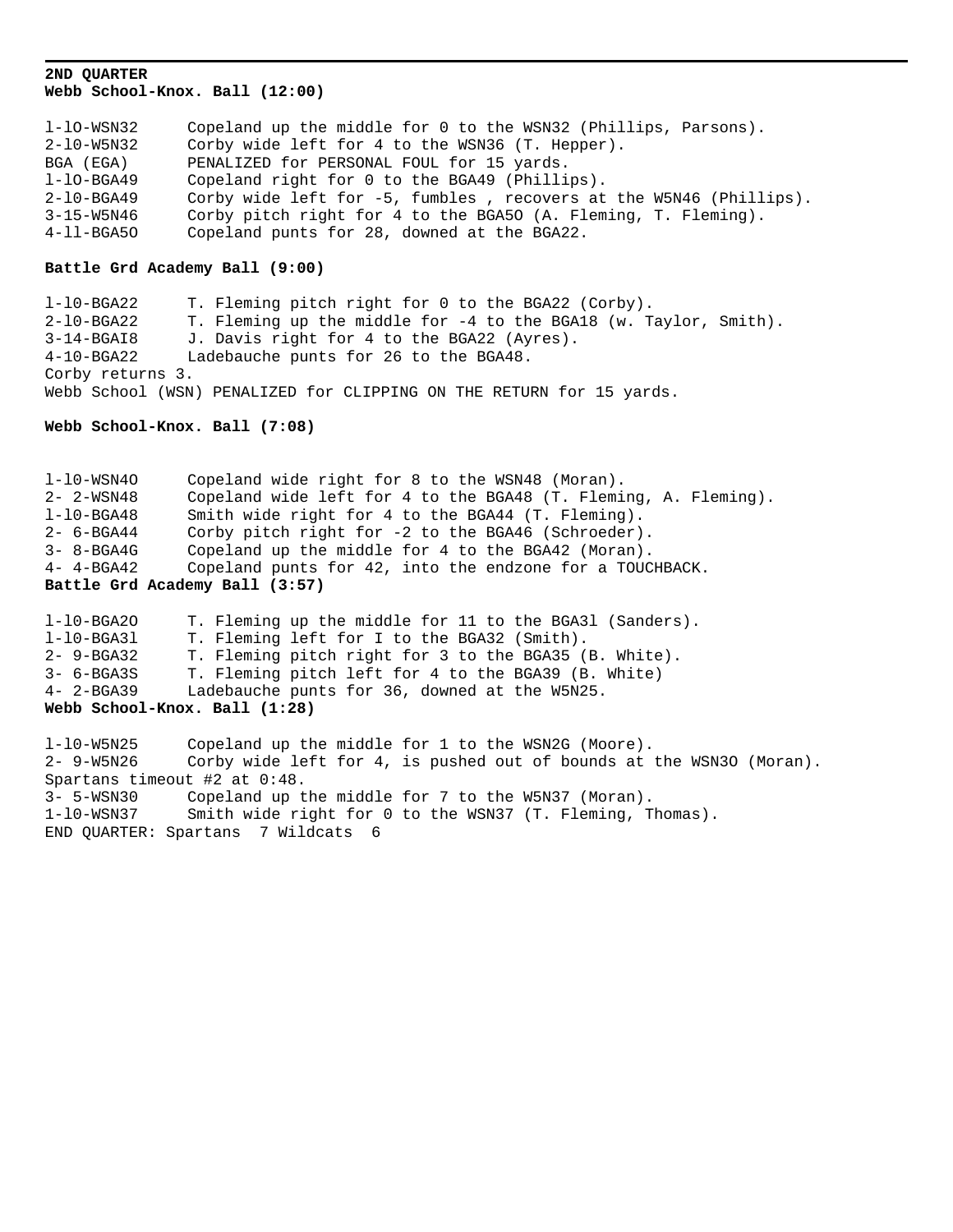#### **3RD QUARTER**

Webb School-Knox. will receive. Battle Grd Academy will defend the NORTH goal. Ladebauche kicks off for 56 to the WSN4 Corby returns 23 (T. Hepper)

#### **Webb School-Knox. Ball (l2:OO)**

l-lO-WSN27 Copeland left for 1 to the W5N28 (A. Fleming) 2- 9-WSN28 Smith wide right for 3 to the WSN3l (A. Fleming). 3- 6-WSN3l Copeland right for 1 to the W5N32 (B. Davis, Phillips). 4- 5-W5N32 Copeland punts for 44, downed at the BGA24. **Battle Grd Academy Ball (9:56)**

1-10-BGA25 T. Fleming up the middle for 5 to the BGA3O (Sprouse, Braden). 2- 5-BGA3O T. Fleming wide right for 4 to the BGA34 (Sanders). BGA (BGA) PENALIZED for CHOP BLOCK for 15 yards. 2-16-BGAl9 Webb School (WSN) PENALIZED for ENCROACHMENT for 5 yards. 2-1l-BGA24 T. Fleming right for 7 to the BGA31 (B. White). 3- 4-BGA31 T. Fleming up the middle for 1 to the BGA32 (Ayres). 4- 3-BGA32 Ladebauche punts for 31, downed at the W5N37.

#### **Webb School-Knox. Ball (7:36)**

l-l0-W5N37 Corby wide left for -1 to the WSN36 (T. Hepper). 2-ll-W5N36 Corby pitch right for 2 to the W5N38 (B. Davis, Dawson). 3- 9-W5N38 H. Brownlee up the middle for 3 to the WSN41 (Bickley). 4- 6-WSN4l Copeland punts for 28, downed at the BGA3l. **Battle Grd Academy Ball (6:19)**

l-l0-BGA3l J. Davis right for 13 to the BGA44 (Ayres, B. White). l-10-BGA44 Lankford up the middle for 4 to the BGA48 (Sprouse). 2- 6-BGA48 T. Fleming right for 2 to the BGA5O (Sprouse1 G. Brownlee). 3- 4-BGA5O T. Fleming pitch left for 19, is pushed out of bounds at the WSN (Sanders). l-10-WSN3I T. Fleming right for 3 to the WSN2B (W. Taylor). 2- 7-W5N28 T. Fleming right for 1 to the WSN27 (B. 3- 6-WSN27 Lankford up the middle for 11 to the WSNl6 (Copeland). l-l0-WSNlG Lankford right for 9 to the WSN7 (Corby). 2- l-WSN7 T. Fleming right for 2 to the WSN5 BGA (RGA) PENALIZED for HOLDING for 10 yards. 2- 9-WSNIS Lankford left for I to the WSNl4 (Ayres). Wildcats timeout #1 at 1:04. 3- 8-WSN14 T. Fleming pitch right for 10 to the WSN4 (Smith) 1- 4-WSN4 T. Fleming right for 4 for a TOUCHDOWN. Battle Grd Academy scoring drive was 69 vards in 12 pays and took 5:43 Davis Dass to Moran on PAT nullified by ineligible receiver downfield. T. Fleming's extra point rush attempt UNSUCCESSFUL. BGA 3 0:36 T. Fleming 4 rush - T. Fleming rush failed Ladebauche kicks off for 57 to the WSN3 Harb returns 17 (Fesmire, A. Fleming).

W**ebb School-Knox. Ball (0:36)**

1-l0-WSN2O Corby left for 3 to the W5N23 (T. Fleming). Webb School (WSN) PENALIZED for HOLDING for 10 yards. 1-17-WSNI3 Copeland left for 8 to the WSN2l (T. Hepper1 Bickley). END QUARTER: Spartans 7 Wildcats 12